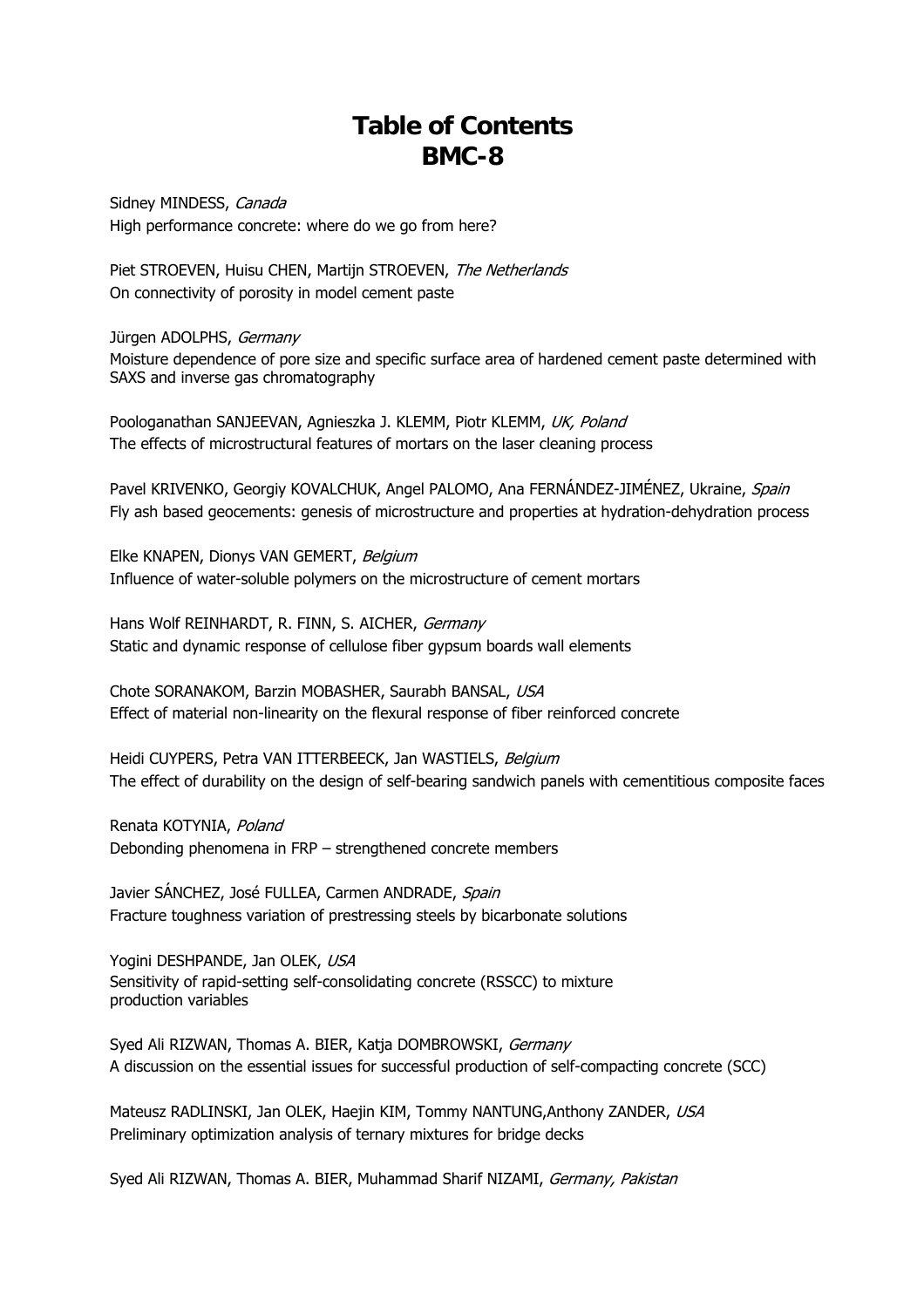High performance self-compacting mortars containing pozzolanic powders

Hiroshi AKITA, Hideo KOIDE, Yoshio OZAKA, Japan Discussion on secondary flexure in uniaxial tension test of concrete

Dariusz ALTERMAN, Janusz KASPERKIEWICZ, Hiroshi AKITA, Mitsuo OJIMA, Japan, Poland Identification of uniaxial tension tests of concrete based on machine learning technique

Drahomír NOVÁK, Jan PODROUŽEK, Hiroshi AKITA, Czech Republic, Japan Virtual 3D non-linear simulation of uniaxial tension test of concrete

Hana HANZLOVÁ, Jaroslav VÝBORNÝ, Jan VODIČKA, Czech Republic Comparison of basic mechanical-physical properties and frost resistance of common fine-grained concrete and brickconcrete with fibers and without fibers

Henrik STANG, Lars DICK-NIELSEN, Peter NOE POULSEN, John FORBES OLESEN, Denmark Recent developments in the modeling of matrix crack propagation in brittle matrix composites

Lihe ZHANG, Sidney MINDESS, Canada Compressive toughness of fibre reinforced concrete under impact loading

Flávio de A. SILVA, Sidiclei FORMAGINI, Romildo D. TOLEDO FILHO, Eduardo de M. R. FAIRBAIRN, Brazil Behavior under compression and bending loads of multi-scale high performance steel fiber reinforced cement based composites

Maria M. SZERSZEŃ, Aleksander SZWED, Victor C.LI, USA, Poland Flexural response of reinforced beam with high ductility concrete material

Frank JESSE, Germany Efficiency of multi filament reinforcement in cementitious composites

Dušan SPŮRA, Jan VODIČKA, Marian ABRAMOWICZ, Czech Republic, Poland Volume changes of fibre concrete with steel and synthetic fibres

Efrat BUTNARIU, Alva PELED, Barzin MOBASHER, Israel, USA Impact behavior of fabric-cement based composites

Andrzej GARBACZ, Lesław KWAŚNIEWSKI, Poland Modeling of stress wave propagation in repair systems tested with impact-echo method

Yoshihiko OHAMA, Mitsukazu OCHI, Shinsuke KUMAGAI, Masahiro OTA, Japan Strength development and epoxy resin-cement interaction in hardener-free epoxy-modified mortars

Jure GALIĆ, Ivana BANJAD PEČUR, Croatia Non-destructive testing of polymer modified concrete

Ahmet Raif BOĐA, Ömer ARIÖZ , Volkan NERGÝS, Kadir KILINÇ, Turkey Statistical evaluation of concrete strength determined by standard tests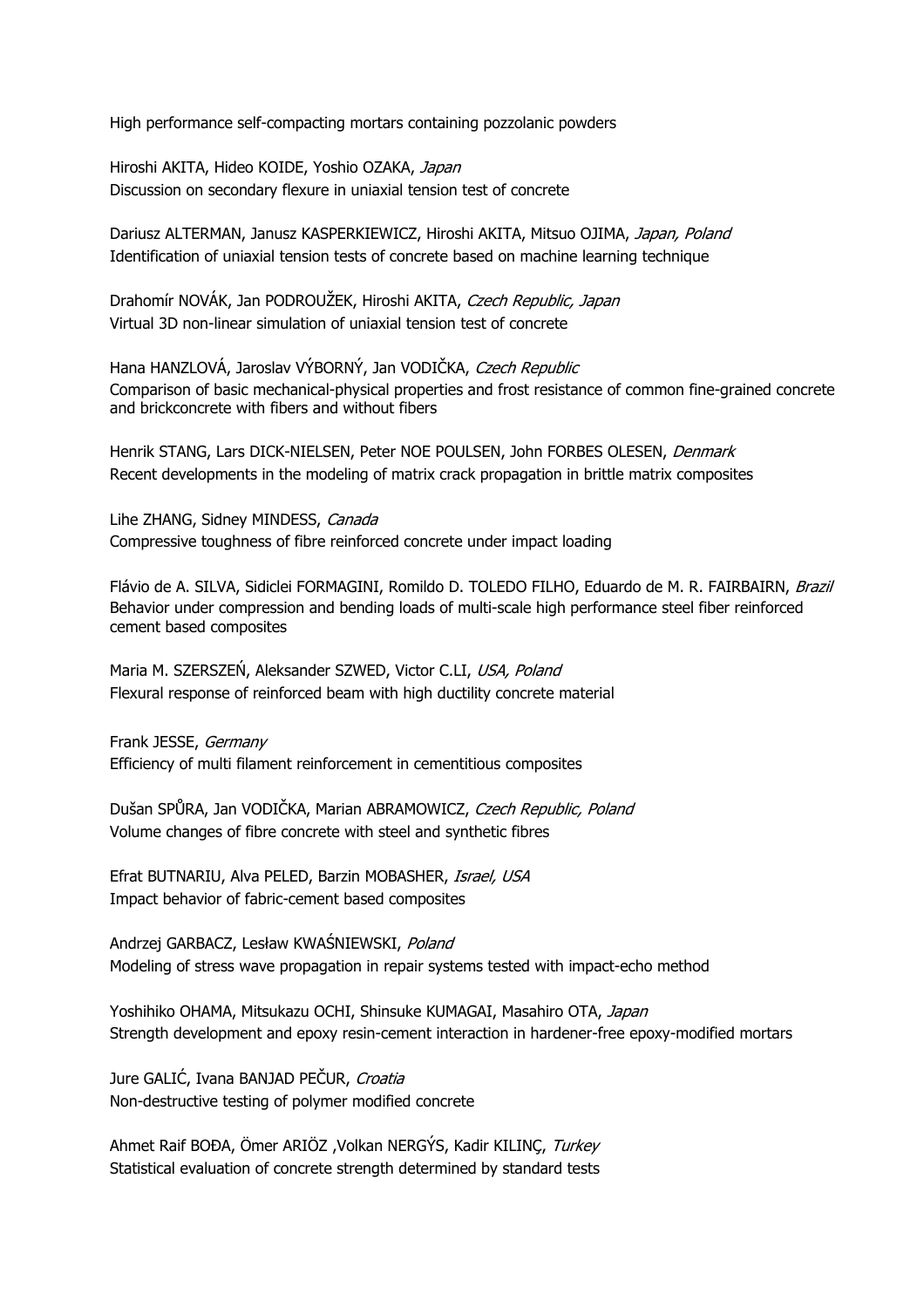Aleksandra RADLIŃSKA, Jason WEISS, USA Quantifying variability in assessing the risk of early-age cracking in restrained concrete elements

Alena KOHOUTKOVÁ, Iva BROUKALOVÁ, Czech Republic Structural performance and crack control of fibre concrete beams with conventional reinforcement

Marta SŁOWIK, Poland The analysis of crack formation in concrete and slightly reinforced concrete member in bending

Miroslav VOŘECHOVSKÝ, Martin KONRAD, Rostislav CHUDOBA, Czech Republic, Germany Multiple cracks bridged by multifilament yarns: impact of local scatter on ultimate load

Prasada Rao RANGARAJU, Ketan SOMPURA, Jan OLEK, USA An investigation into deicer-induced ASR distress in concrete

Oğuzhan ÇOPUROĞLU, Erik SCHLANGEN, The Netherlands Experimental and numerical study of frost salt scaling of concrete

Ekaterina PUSHKAROVA, Vladimir GOTS, Olga GONCHAR, Ukraine Stability of hydrosulfoaluminosilicate compounds and durability of an artificial stone based on them

Quoc-Thanh TRAN, Ahmed TOUMI, Anaclet TURATSINZE, France Durability of an overlay-old concrete interface: the role of a metal fibre reinforcement

Piet STROEVEN, Jing HU, The Netherlands On science aspects of simulating practical manifestations of concrete

Katherine KUDER, Nilufer OZYURT, Edward MU, Surendra SHAH, USA Rheology of fiber-reinforced cement systems using a custom-built rheometer

Jacek GOŁASZEWSKI, Poland The influence of cement paste volume in mortar on the rheological effects of the addition of superplasticizer

Tomasz PONIKIEWSKI, Poland The rheological properties of fresh steel fibre reinforced self-compacting concrete

Tatiana LYASHENKO, Vitaly VOZNESENSKY, Alexandra DOVGAN, Igor PODAGELIS, Ukraine, Lithuania Correlation between bending resistance of epoxy composite specimens maintained in water and in petroleum

Pavel V. KRIVENKO, Mykola A. MOKHORT, Ukraine Inorganic geocements matrix in composite materials

Włodzimierz MOZGAWA, Waldemar PICHÓR, Poland Properties of clinoptilolite based autoclaved composites